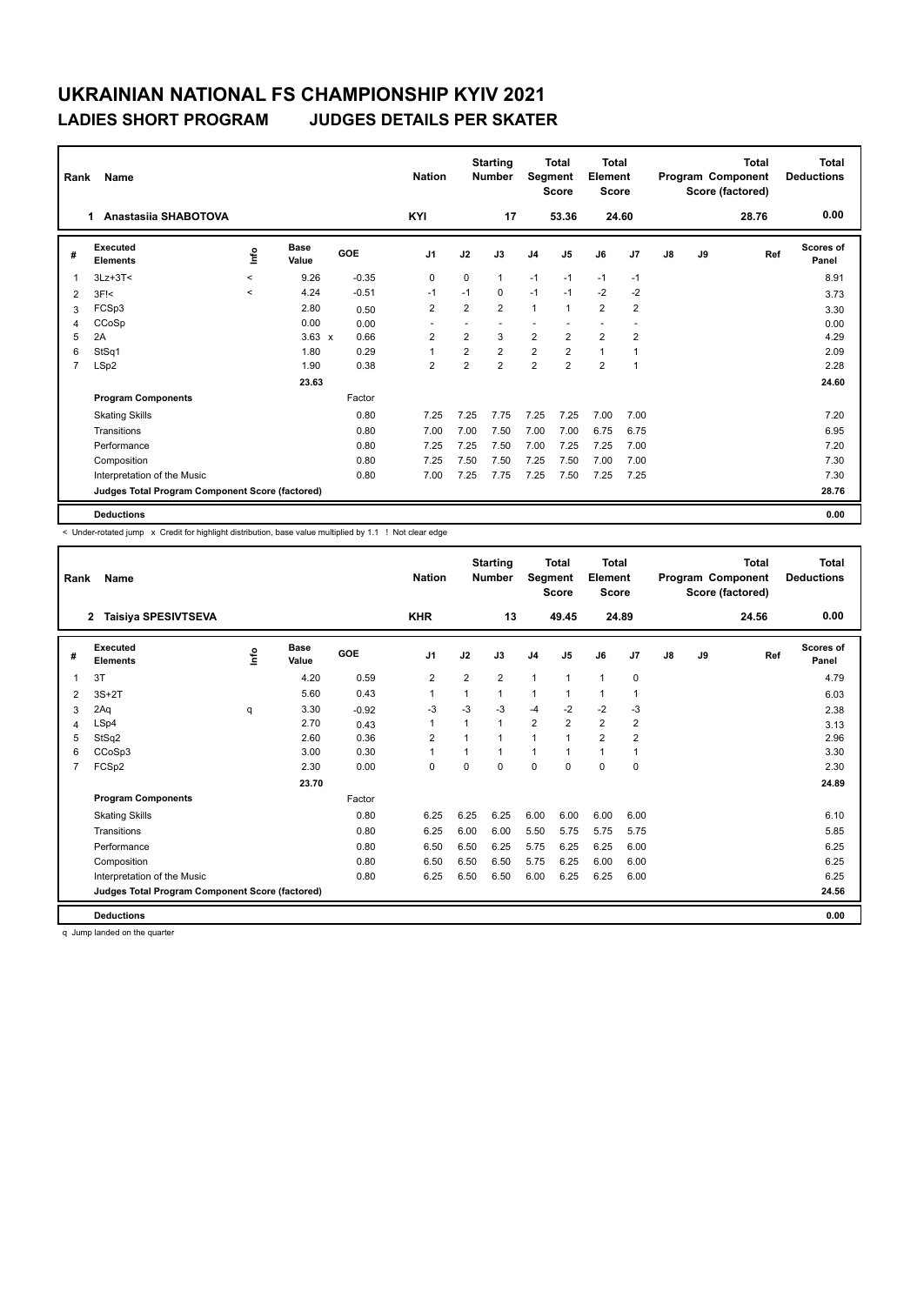| Rank           | Name                                            |      | <b>Nation</b>        |            | <b>Starting</b><br><b>Number</b> | Segment  | Total<br><b>Score</b> | <b>Total</b><br>Element<br><b>Score</b> |                |                |                | Total<br>Program Component<br>Score (factored) | <b>Total</b><br><b>Deductions</b> |       |                    |
|----------------|-------------------------------------------------|------|----------------------|------------|----------------------------------|----------|-----------------------|-----------------------------------------|----------------|----------------|----------------|------------------------------------------------|-----------------------------------|-------|--------------------|
|                | <b>Mariia ANDRIICHUK</b><br>3                   |      |                      |            | <b>BTS</b>                       |          | 15                    |                                         | 49.30          | 25.46          |                |                                                |                                   | 23.84 | 0.00               |
| #              | Executed<br><b>Elements</b>                     | lnfo | <b>Base</b><br>Value | <b>GOE</b> | J <sub>1</sub>                   | J2       | J3                    | J <sub>4</sub>                          | J <sub>5</sub> | J6             | J <sub>7</sub> | J8                                             | J9                                | Ref   | Scores of<br>Panel |
| $\overline{1}$ | $3Lz + 2T$                                      |      | 7.20                 | $-0.71$    | $-1$                             | $-2$     | $-2$                  | $-1$                                    | $-1$           | $-1$           | $-1$           |                                                |                                   |       | 6.49               |
| 2              | 3F!                                             |      | 5.30                 | 0.21       | 0                                | $\Omega$ | 0                     | $\mathbf{1}$                            | $\overline{2}$ | $\overline{1}$ | 0              |                                                |                                   |       | 5.51               |
| 3              | FCSp3                                           |      | 2.80                 | 0.34       | -1                               | 0        | 0                     | $\overline{1}$                          | $\overline{2}$ | $\overline{2}$ | $\overline{2}$ |                                                |                                   |       | 3.14               |
| 4              | 2A                                              |      | $3.63 \times$        | 0.33       |                                  | 1        | 1                     | $\mathbf{1}$                            | $\mathbf{1}$   | 1              |                |                                                |                                   |       | 3.96               |
| 5              | LSp3                                            |      | 2.40                 | 0.10       | $\Omega$                         | $\Omega$ | $\Omega$              | $\mathbf 0$                             | $\mathbf{1}$   | 1              |                |                                                |                                   |       | 2.50               |
| 6              | StSq1                                           |      | 1.80                 | 0.14       | $\Omega$                         | 0        | 1                     | $\mathbf{1}$                            | $\mathbf{1}$   | $\mathbf{1}$   | -1             |                                                |                                   |       | 1.94               |
| $\overline{7}$ | CCoSp2V                                         |      | 1.88                 | 0.04       | $\mathbf 0$                      | 0        | 0                     | $\mathbf 0$                             | $\mathbf{1}$   | 1              | $\mathbf 0$    |                                                |                                   |       | 1.92               |
|                |                                                 |      | 25.01                |            |                                  |          |                       |                                         |                |                |                |                                                |                                   |       | 25.46              |
|                | <b>Program Components</b>                       |      |                      | Factor     |                                  |          |                       |                                         |                |                |                |                                                |                                   |       |                    |
|                | <b>Skating Skills</b>                           |      |                      | 0.80       | 5.75                             | 5.75     | 5.75                  | 6.00                                    | 6.00           | 6.25           | 6.50           |                                                |                                   |       | 5.95               |
|                | Transitions                                     |      |                      | 0.80       | 5.75                             | 5.75     | 5.50                  | 5.50                                    | 5.75           | 5.75           | 5.75           |                                                |                                   |       | 5.70               |
|                | Performance                                     |      |                      | 0.80       | 6.00                             | 6.00     | 5.75                  | 6.00                                    | 6.25           | 6.00           | 6.50           |                                                |                                   |       | 6.05               |
|                | Composition                                     |      |                      | 0.80       | 6.00                             | 5.75     | 6.00                  | 6.25                                    | 6.25           | 6.00           | 6.25           |                                                |                                   |       | 6.10               |
|                | Interpretation of the Music                     |      |                      | 0.80       | 5.75                             | 5.75     | 5.75                  | 6.25                                    | 6.25           | 6.00           | 6.25           |                                                |                                   |       | 6.00               |
|                | Judges Total Program Component Score (factored) |      |                      |            |                                  |          |                       |                                         |                |                |                |                                                |                                   |       | 23.84              |
|                | <b>Deductions</b>                               |      |                      |            |                                  |          |                       |                                         |                |                |                |                                                |                                   |       | 0.00               |

x Credit for highlight distribution, base value multiplied by 1.1 ! Not clear edge

| Rank | Name                                            |         |                      |         | <b>Nation</b>  |                | <b>Starting</b><br><b>Number</b> | Segment        | Total<br><b>Score</b> | Total<br>Element<br><b>Score</b> |                |    |    | Total<br>Program Component<br>Score (factored) | <b>Total</b><br><b>Deductions</b> |
|------|-------------------------------------------------|---------|----------------------|---------|----------------|----------------|----------------------------------|----------------|-----------------------|----------------------------------|----------------|----|----|------------------------------------------------|-----------------------------------|
|      | 4 Anastasiya ARHIPOVA                           |         |                      |         | KYI            |                | 14                               |                | 47.63                 | 20.95                            |                |    |    | 26.68                                          | 0.00                              |
| #    | Executed<br><b>Elements</b>                     | lnfo    | <b>Base</b><br>Value | GOE     | J <sub>1</sub> | J2             | J3                               | J <sub>4</sub> | $\mathsf{J}5$         | J6                               | J7             | J8 | J9 | Ref                                            | <b>Scores of</b><br>Panel         |
| 1    | $3Lo < +2T$                                     | $\prec$ | 5.22                 | $-0.31$ | 0              | $\mathbf 0$    | $-1$                             | $-1$           | $-1$                  | $-1$                             | $-1$           |    |    |                                                | 4.91                              |
| 2    | 2A                                              |         | 3.30                 | 0.66    | $\mathbf{1}$   | $\overline{2}$ | $\overline{2}$                   | $\overline{2}$ | $\overline{2}$        | $\overline{2}$                   | $\overline{2}$ |    |    |                                                | 3.96                              |
| 3    | FCSp4                                           |         | 3.20                 | 0.51    | $\overline{2}$ | $\overline{2}$ | $\mathbf{1}$                     | $\overline{2}$ | $\mathbf{1}$          | $\mathbf{1}$                     | $\overline{2}$ |    |    |                                                | 3.71                              |
| 4    | StSq1                                           |         | 1.80                 | 0.36    | $\overline{2}$ |                | $\overline{2}$                   | 3              | $\overline{2}$        | $\overline{2}$                   | $\overline{2}$ |    |    |                                                | 2.16                              |
| 5    | 3S<<                                            | <<      | $1.43 \times$        | $-0.36$ | $-3$           | $-3$           | $-3$                             | $-3$           | $-2$                  | $-3$                             | $-2$           |    |    |                                                | 1.07                              |
| 6    | CCoSp2V                                         |         | 1.88                 | 0.38    | $\overline{2}$ | $\overline{2}$ | 1                                | $\overline{2}$ | $\overline{2}$        | $\overline{2}$                   | $\overline{2}$ |    |    |                                                | 2.26                              |
| 7    | LSp3                                            |         | 2.40                 | 0.48    | $\mathbf{1}$   | $\overline{ }$ | 3                                | 3              | 3                     | $\mathbf{1}$                     | $\overline{2}$ |    |    |                                                | 2.88                              |
|      |                                                 |         | 19.23                |         |                |                |                                  |                |                       |                                  |                |    |    |                                                | 20.95                             |
|      | <b>Program Components</b>                       |         |                      | Factor  |                |                |                                  |                |                       |                                  |                |    |    |                                                |                                   |
|      | <b>Skating Skills</b>                           |         |                      | 0.80    | 6.50           | 6.75           | 7.00                             | 6.50           | 6.50                  | 6.50                             | 6.50           |    |    |                                                | 6.55                              |
|      | Transitions                                     |         |                      | 0.80    | 6.75           | 6.75           | 6.75                             | 6.50           | 6.50                  | 6.25                             | 6.25           |    |    |                                                | 6.55                              |
|      | Performance                                     |         |                      | 0.80    | 7.00           | 7.00           | 7.00                             | 6.50           | 6.50                  | 6.50                             | 6.50           |    |    |                                                | 6.70                              |
|      | Composition                                     |         |                      | 0.80    | 6.75           | 7.00           | 7.25                             | 6.75           | 6.75                  | 6.50                             | 6.50           |    |    |                                                | 6.75                              |
|      | Interpretation of the Music                     |         |                      | 0.80    | 6.50           | 7.00           | 7.25                             | 6.75           | 6.75                  | 6.75                             | 6.75           |    |    |                                                | 6.80                              |
|      | Judges Total Program Component Score (factored) |         |                      |         |                |                |                                  |                |                       |                                  |                |    |    |                                                | 26.68                             |
|      | <b>Deductions</b>                               |         |                      |         |                |                |                                  |                |                       |                                  |                |    |    |                                                | 0.00                              |

< Under-rotated jump << Downgraded jump x Credit for highlight distribution, base value multiplied by 1.1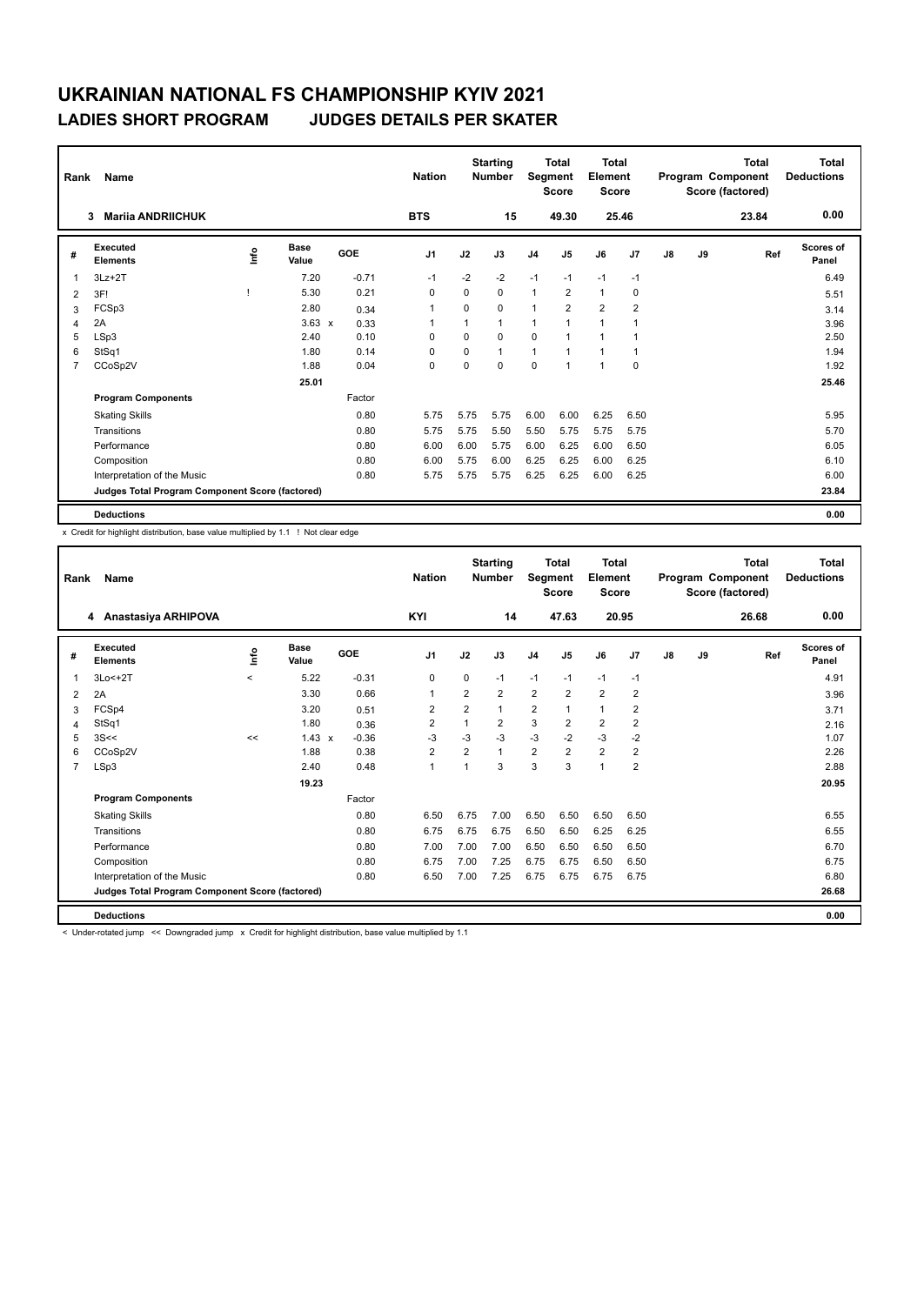| Rank           | Name                                            |                     | <b>Nation</b> |         | <b>Starting</b><br><b>Number</b> | Segment        | Total<br><b>Score</b> | <b>Total</b><br>Element<br>Score |                          |                |                          | <b>Total</b><br>Program Component<br>Score (factored) | <b>Total</b><br><b>Deductions</b> |       |                           |
|----------------|-------------------------------------------------|---------------------|---------------|---------|----------------------------------|----------------|-----------------------|----------------------------------|--------------------------|----------------|--------------------------|-------------------------------------------------------|-----------------------------------|-------|---------------------------|
|                | Anastasija GOZHVA<br>5.                         |                     |               |         | KYI                              |                | 16                    |                                  | 43.69                    |                | 17.93                    |                                                       |                                   | 25.76 | 0.00                      |
| #              | Executed<br><b>Elements</b>                     | lnfo                | Base<br>Value | GOE     | J <sub>1</sub>                   | J2             | J3                    | J <sub>4</sub>                   | J5                       | J6             | J7                       | $\mathsf{J}8$                                         | J9                                | Ref   | <b>Scores of</b><br>Panel |
| $\overline{1}$ | $3Lo < +2T$                                     | $\prec$             | 5.22          | $-0.39$ | $-1$                             | $-1$           | $-2$                  | $-1$                             | $-1$                     | $-1$           | $-1$                     |                                                       |                                   |       | 4.83                      |
| 2              | 2Aq                                             | q                   | 3.30          | $-0.26$ | $-2$                             | $\mathbf 0$    | $-1$                  | $-1$                             | $\mathbf 0$              | $-1$           | $-1$                     |                                                       |                                   |       | 3.04                      |
| 3              | $2T^*$                                          | $\boldsymbol{\ast}$ | 0.00          | 0.00    |                                  |                |                       | ٠                                | $\overline{\phantom{a}}$ | $\blacksquare$ | $\overline{\phantom{a}}$ |                                                       |                                   |       | 0.00                      |
| 4              | FCSp4                                           |                     | 3.20          | 0.51    | $\overline{1}$                   | $\overline{1}$ | $\Omega$              | $\overline{2}$                   | $\overline{2}$           | $\overline{2}$ | $\overline{2}$           |                                                       |                                   |       | 3.71                      |
| 5              | StSq1                                           |                     | 1.80          | 0.22    | 0                                | 1              | 1                     | $\overline{2}$                   | $\mathbf{1}$             | 1              | $\overline{2}$           |                                                       |                                   |       | 2.02                      |
| 6              | CCoSp3V                                         |                     | 2.25          | 0.32    | $\overline{1}$                   | $\overline{2}$ | $\overline{2}$        | $\mathbf{1}$                     | $\mathbf{1}$             | $\mathbf{1}$   | $\overline{2}$           |                                                       |                                   |       | 2.57                      |
| $\overline{7}$ | SSp2                                            |                     | 1.60          | 0.16    | $\mathbf{1}$                     | 1              | 1                     | 1                                | $\overline{2}$           | 1              | $\overline{1}$           |                                                       |                                   |       | 1.76                      |
|                |                                                 |                     | 17.37         |         |                                  |                |                       |                                  |                          |                |                          |                                                       |                                   |       | 17.93                     |
|                | <b>Program Components</b>                       |                     |               | Factor  |                                  |                |                       |                                  |                          |                |                          |                                                       |                                   |       |                           |
|                | <b>Skating Skills</b>                           |                     |               | 0.80    | 6.75                             | 6.75           | 6.50                  | 6.25                             | 6.25                     | 6.25           | 6.50                     |                                                       |                                   |       | 6.45                      |
|                | Transitions                                     |                     |               | 0.80    | 6.25                             | 6.50           | 6.50                  | 6.00                             | 6.00                     | 6.00           | 6.25                     |                                                       |                                   |       | 6.20                      |
|                | Performance                                     |                     |               | 0.80    | 6.75                             | 6.75           | 6.50                  | 6.00                             | 6.50                     | 6.25           | 6.50                     |                                                       |                                   |       | 6.50                      |
|                | Composition                                     |                     |               | 0.80    | 6.50                             | 7.00           | 6.75                  | 6.25                             | 6.50                     | 6.50           | 6.25                     |                                                       |                                   |       | 6.50                      |
|                | Interpretation of the Music                     |                     |               | 0.80    | 6.50                             | 6.75           | 6.50                  | 6.50                             | 6.50                     | 6.50           | 6.75                     |                                                       |                                   |       | 6.55                      |
|                | Judges Total Program Component Score (factored) |                     |               |         |                                  |                |                       |                                  |                          |                |                          |                                                       |                                   |       | 25.76                     |
|                | <b>Deductions</b>                               |                     |               |         |                                  |                |                       |                                  |                          |                |                          |                                                       |                                   |       | 0.00                      |

< Under-rotated jump \* Invalid element q Jump landed on the quarter

| Rank           | Name                                            |            |                      |         | <b>Nation</b>  |          | <b>Starting</b><br><b>Number</b> | Segment        | Total<br><b>Score</b> | Total<br>Element<br><b>Score</b> |                |    |    | Total<br>Program Component<br>Score (factored) | <b>Total</b><br><b>Deductions</b> |
|----------------|-------------------------------------------------|------------|----------------------|---------|----------------|----------|----------------------------------|----------------|-----------------------|----------------------------------|----------------|----|----|------------------------------------------------|-----------------------------------|
|                | Elizaveta BABENKO<br>6                          |            |                      |         | <b>KHR</b>     |          | 11                               |                | 43.09                 | 21.57                            |                |    |    | 21.52                                          | 0.00                              |
| #              | Executed<br><b>Elements</b>                     | <b>Lin</b> | <b>Base</b><br>Value | GOE     | J <sub>1</sub> | J2       | J3                               | J <sub>4</sub> | J <sub>5</sub>        | J6                               | J7             | J8 | J9 | Ref                                            | Scores of<br>Panel                |
|                | $3Lz < +2T$                                     | $\prec$    | 6.02                 | $-1.42$ | -3             | $-3$     | $-3$                             | $-3$           | $-3$                  | $-3$                             | $-3$           |    |    |                                                | 4.60                              |
| 2              | FCSp2                                           |            | 2.30                 | 0.14    | 0              | 0        | 0                                | $\mathbf{1}$   | 1                     | $\mathbf{1}$                     | $\mathbf{1}$   |    |    |                                                | 2.44                              |
| 3              | 3Lo<                                            | $\prec$    | 3.92                 | $-1.10$ | $-3$           | $-3$     | $-3$                             | $-3$           | $-2$                  | $-2$                             | $-3$           |    |    |                                                | 2.82                              |
| 4              | CCoSp3                                          |            | 3.00                 | 0.30    | $\mathbf{1}$   | 1        | 1                                | $\mathbf{1}$   | 1                     | $\mathbf{1}$                     | 2              |    |    |                                                | 3.30                              |
| 5              | StSq1                                           |            | 1.80                 | 0.25    | $\mathbf{1}$   | 1        | $\Omega$                         | $\overline{2}$ |                       | $\overline{2}$                   | $\overline{2}$ |    |    |                                                | 2.05                              |
| 6              | 2A                                              |            | $3.63 \times$        | 0.33    | $\Omega$       | 1        | $\mathbf{1}$                     | $\mathbf{1}$   | 1                     | $\mathbf{1}$                     | 1              |    |    |                                                | 3.96                              |
| $\overline{7}$ | LSp3                                            |            | 2.40                 | 0.00    | $\Omega$       | $\Omega$ | 0                                | 1              | $\Omega$              | $\Omega$                         | $\mathbf 0$    |    |    |                                                | 2.40                              |
|                |                                                 |            | 23.07                |         |                |          |                                  |                |                       |                                  |                |    |    |                                                | 21.57                             |
|                | <b>Program Components</b>                       |            |                      | Factor  |                |          |                                  |                |                       |                                  |                |    |    |                                                |                                   |
|                | <b>Skating Skills</b>                           |            |                      | 0.80    | 5.25           | 5.50     | 5.50                             | 5.50           | 5.25                  | 5.50                             | 5.50           |    |    |                                                | 5.45                              |
|                | Transitions                                     |            |                      | 0.80    | 5.00           | 5.00     | 5.50                             | 5.25           | 5.00                  | 5.25                             | 5.25           |    |    |                                                | 5.15                              |
|                | Performance                                     |            |                      | 0.80    | 5.50           | 5.50     | 5.50                             | 5.50           | 5.00                  | 5.50                             | 5.75           |    |    |                                                | 5.50                              |
|                | Composition                                     |            |                      | 0.80    | 5.25           | 5.50     | 5.25                             | 5.50           | 5.25                  | 5.50                             | 5.75           |    |    |                                                | 5.40                              |
|                | Interpretation of the Music                     |            |                      | 0.80    | 5.25           | 5.25     | 5.25                             | 5.50           | 5.50                  | 5.50                             | 5.50           |    |    |                                                | 5.40                              |
|                | Judges Total Program Component Score (factored) |            |                      |         |                |          |                                  |                |                       |                                  |                |    |    |                                                | 21.52                             |
|                | <b>Deductions</b>                               |            |                      |         |                |          |                                  |                |                       |                                  |                |    |    |                                                | 0.00                              |

< Under-rotated jump x Credit for highlight distribution, base value multiplied by 1.1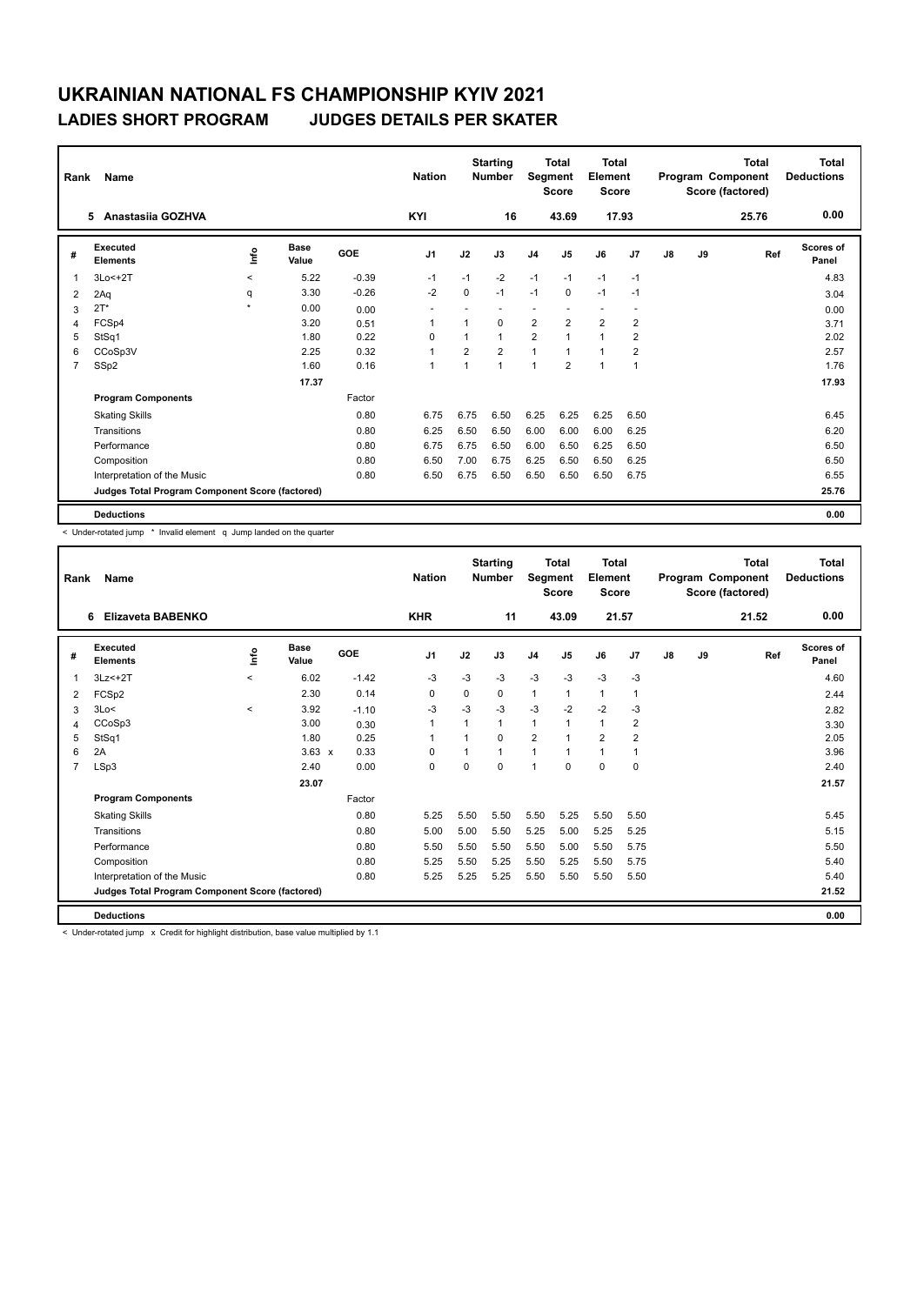| Rank           | Name                                            | <b>Nation</b> |               | <b>Starting</b><br><b>Number</b> | Segment        | Total<br><b>Score</b> | <b>Total</b><br>Element<br><b>Score</b> |                |                |              | <b>Total</b><br>Program Component<br>Score (factored) | <b>Total</b><br><b>Deductions</b> |    |       |                    |
|----------------|-------------------------------------------------|---------------|---------------|----------------------------------|----------------|-----------------------|-----------------------------------------|----------------|----------------|--------------|-------------------------------------------------------|-----------------------------------|----|-------|--------------------|
|                | <b>Albina SHATOKHINA</b><br>7                   |               |               |                                  | KYI            |                       | 9                                       |                | 41.59          |              | 19.79                                                 |                                   |    | 21.80 | 0.00               |
| #              | Executed<br><b>Elements</b>                     | ١nf٥          | Base<br>Value | GOE                              | J <sub>1</sub> | J2                    | J3                                      | J <sub>4</sub> | J <sub>5</sub> | J6           | J <sub>7</sub>                                        | J8                                | J9 | Ref   | Scores of<br>Panel |
| $\overline{1}$ | 2A                                              |               | 3.30          | $-0.73$                          | -3             | $-3$                  | $-3$                                    | $-1$           | $-1$           | $-2$         | $-2$                                                  |                                   |    |       | 2.57               |
| 2              | 3Lz! <+ 2T                                      | $\prec$       | 6.02          | $-0.85$                          | $-1$           | $-1$                  | $-3$                                    | $-2$           | $-1$           | $-3$         | $-2$                                                  |                                   |    |       | 5.17               |
| 3              | 3F<<                                            | <<            | 1.80          | $-0.54$                          | $-3$           | -3                    | $-4$                                    | $-3$           | -3             | $-3$         | $-3$                                                  |                                   |    |       | 1.26               |
| 4              | FCSp3                                           |               | 2.80          | 0.17                             | $\overline{1}$ | $\Omega$              | $-3$                                    | $\mathbf{1}$   | $\mathbf{1}$   | $\mathbf 0$  | $\overline{1}$                                        |                                   |    |       | 2.97               |
| 5              | LSp1                                            |               | 1.50          | $-0.27$                          | $-1$           | $-1$                  | $-1$                                    | $-3$           | $-3$           | $-3$         | $-1$                                                  |                                   |    |       | 1.23               |
| 6              | StSq2                                           |               | 2.60          | 0.21                             | $\Omega$       | $\mathbf{1}$          | 0                                       | $\mathbf{1}$   | $\mathbf{1}$   | $\mathbf{1}$ | $\overline{1}$                                        |                                   |    |       | 2.81               |
| $\overline{7}$ | CCoSp4                                          |               | 3.50          | 0.28                             | 0              | 0                     | 1                                       | $\overline{1}$ | $\mathbf{1}$   | 1            | $\overline{1}$                                        |                                   |    |       | 3.78               |
|                |                                                 |               | 21.52         |                                  |                |                       |                                         |                |                |              |                                                       |                                   |    |       | 19.79              |
|                | <b>Program Components</b>                       |               |               | Factor                           |                |                       |                                         |                |                |              |                                                       |                                   |    |       |                    |
|                | <b>Skating Skills</b>                           |               |               | 0.80                             | 5.75           | 5.75                  | 5.25                                    | 5.25           | 5.50           | 5.50         | 5.50                                                  |                                   |    |       | 5.50               |
|                | Transitions                                     |               |               | 0.80                             | 5.25           | 5.75                  | 5.00                                    | 5.00           | 5.25           | 5.25         | 5.25                                                  |                                   |    |       | 5.20               |
|                | Performance                                     |               |               | 0.80                             | 5.50           | 6.00                  | 5.25                                    | 5.00           | 5.50           | 5.50         | 5.75                                                  |                                   |    |       | 5.50               |
|                | Composition                                     |               |               | 0.80                             | 5.75           | 6.00                  | 5.50                                    | 5.25           | 5.75           | 5.50         | 5.50                                                  |                                   |    |       | 5.60               |
|                | Interpretation of the Music                     |               |               | 0.80                             | 5.50           | 5.75                  | 5.25                                    | 5.25           | 5.75           | 5.25         | 5.50                                                  |                                   |    |       | 5.45               |
|                | Judges Total Program Component Score (factored) |               |               |                                  |                |                       |                                         |                |                |              |                                                       |                                   |    |       | 21.80              |
|                | <b>Deductions</b>                               |               |               |                                  |                |                       |                                         |                |                |              |                                                       |                                   |    |       | 0.00               |

< Under-rotated jump << Downgraded jump ! Not clear edge

| Rank           | Name                                            |             |                      |            | <b>Nation</b>  |          | <b>Starting</b><br><b>Number</b> | <b>Segment</b> | <b>Total</b><br><b>Score</b> | <b>Total</b><br>Element<br><b>Score</b> |             |    |    | <b>Total</b><br>Program Component<br>Score (factored) | <b>Total</b><br><b>Deductions</b> |
|----------------|-------------------------------------------------|-------------|----------------------|------------|----------------|----------|----------------------------------|----------------|------------------------------|-----------------------------------------|-------------|----|----|-------------------------------------------------------|-----------------------------------|
|                | <b>Ilariya AFANAS'EVA</b><br>8                  |             |                      |            | <b>ODE</b>     |          | 1                                |                | 39.20                        |                                         | 20.52       |    |    | 19.68                                                 | $-1.00$                           |
| #              | Executed<br><b>Elements</b>                     | <u>info</u> | <b>Base</b><br>Value | GOE        | J <sub>1</sub> | J2       | J3                               | J <sub>4</sub> | J <sub>5</sub>               | J6                                      | J7          | J8 | J9 | Ref                                                   | <b>Scores of</b><br>Panel         |
| 1              | $3S+2T$                                         |             | 5.60                 | 0.00       | 0              | $-1$     | 0                                | $\mathbf 0$    | $\mathbf 0$                  | $\mathbf 0$                             | $\mathbf 0$ |    |    |                                                       | 5.60                              |
| 2              | 3Log                                            | q           | 4.90                 | $-2.45$    | $-5$           | $-5$     | $-5$                             | $-5$           | $-5$                         | $-5$                                    | $-5$        |    |    |                                                       | 2.45                              |
| 3              | FCSp2                                           |             | 2.30                 | 0.23       | $\mathbf{1}$   |          | $\mathbf{1}$                     | $\mathbf{1}$   | $\mathbf{1}$                 | $\mathbf{1}$                            | 0           |    |    |                                                       | 2.53                              |
| 4              | 2A                                              |             | 3.30                 | $-0.20$    | $-1$           | $-1$     | 0                                | $-1$           | $\Omega$                     | 0                                       | $-1$        |    |    |                                                       | 3.10                              |
| 5              | CCoSp4                                          |             | 3.50                 | 0.00       | $\Omega$       | $\Omega$ | $\Omega$                         | $\Omega$       | $\Omega$                     | $\Omega$                                | $-1$        |    |    |                                                       | 3.50                              |
| 6              | StSq1                                           |             | 1.80                 | 0.04       | 0              | $\Omega$ | 1                                | $\mathbf 0$    | $\Omega$                     | $\mathbf{1}$                            | $\mathbf 0$ |    |    |                                                       | 1.84                              |
| $\overline{7}$ | LSp1                                            |             | 1.50                 | 0.00       | $\mathbf 0$    | $\Omega$ | $\Omega$                         | $\mathbf 0$    |                              | 0                                       | $\mathbf 0$ |    |    |                                                       | 1.50                              |
|                |                                                 |             | 22.90                |            |                |          |                                  |                |                              |                                         |             |    |    |                                                       | 20.52                             |
|                | <b>Program Components</b>                       |             |                      | Factor     |                |          |                                  |                |                              |                                         |             |    |    |                                                       |                                   |
|                | <b>Skating Skills</b>                           |             |                      | 0.80       | 4.50           | 4.75     | 4.50                             | 5.25           | 5.25                         | 5.00                                    | 5.00        |    |    |                                                       | 4.90                              |
|                | Transitions                                     |             |                      | 0.80       | 4.25           | 4.50     | 4.25                             | 5.00           | 5.00                         | 4.75                                    | 4.75        |    |    |                                                       | 4.65                              |
|                | Performance                                     |             |                      | 0.80       | 4.75           | 4.75     | 4.50                             | 5.00           | 5.25                         | 5.25                                    | 5.25        |    |    |                                                       | 5.00                              |
|                | Composition                                     |             |                      | 0.80       | 5.00           | 5.00     | 4.75                             | 5.25           | 5.25                         | 5.00                                    | 5.00        |    |    |                                                       | 5.05                              |
|                | Interpretation of the Music                     |             |                      | 0.80       | 4.50           | 4.50     | 4.75                             | 5.25           | 5.25                         | 5.25                                    | 5.25        |    |    |                                                       | 5.00                              |
|                | Judges Total Program Component Score (factored) |             |                      |            |                |          |                                  |                |                              |                                         |             |    |    |                                                       | 19.68                             |
|                | <b>Deductions</b>                               |             | Falls:               | $-1.00(1)$ |                |          |                                  |                |                              |                                         |             |    |    |                                                       | $-1.00$                           |

q Jump landed on the quarter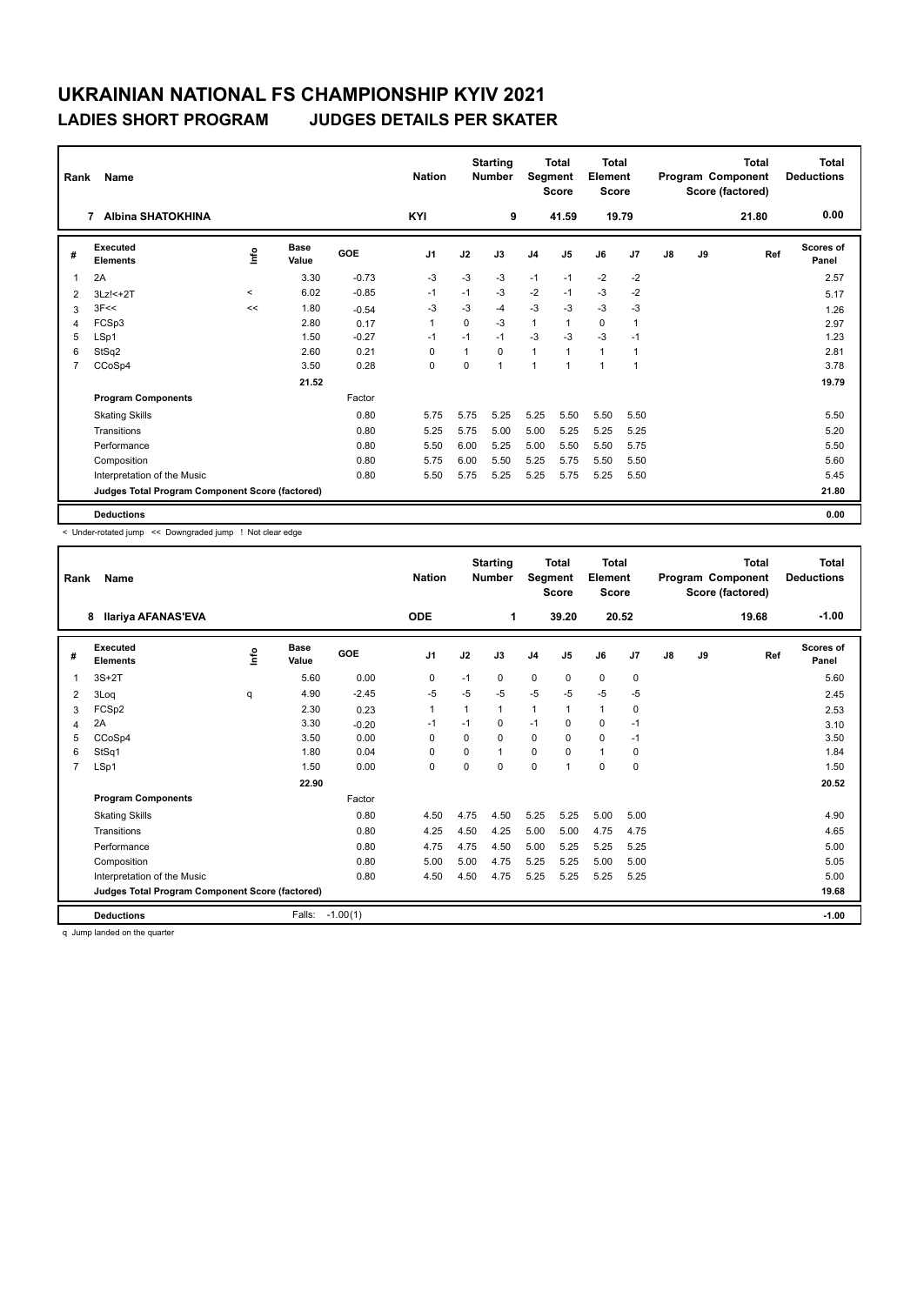| Rank           | Name                                            |                     | <b>Nation</b> |         | <b>Starting</b><br><b>Number</b> | Segment        | Total<br><b>Score</b> | <b>Total</b><br>Element<br><b>Score</b> |                |                |                | <b>Total</b><br>Program Component<br>Score (factored) | <b>Total</b><br><b>Deductions</b> |       |                    |
|----------------|-------------------------------------------------|---------------------|---------------|---------|----------------------------------|----------------|-----------------------|-----------------------------------------|----------------|----------------|----------------|-------------------------------------------------------|-----------------------------------|-------|--------------------|
|                | Anastasiia PIETUKHOVA<br>9                      |                     |               |         | <b>KYI</b>                       |                | 8                     |                                         | 39.13          | 17.17          |                |                                                       |                                   | 21.96 | 0.00               |
| #              | Executed<br><b>Elements</b>                     | Info                | Base<br>Value | GOE     | J <sub>1</sub>                   | J2             | J3                    | J <sub>4</sub>                          | J <sub>5</sub> | J6             | J <sub>7</sub> | J8                                                    | J9                                | Ref   | Scores of<br>Panel |
| $\overline{1}$ | $1F^*$                                          | $\boldsymbol{\Psi}$ | 0.00          | 0.00    |                                  |                |                       |                                         |                |                |                |                                                       |                                   |       | 0.00               |
| 2              | 2A                                              |                     | 3.30          | 0.59    | $\overline{1}$                   | $\overline{2}$ | $\overline{2}$        | $\overline{2}$                          | $\overline{2}$ | $\overline{2}$ | $\overline{1}$ |                                                       |                                   |       | 3.89               |
| 3              | $3S<+2T$                                        | $\prec$             | 4.74          | $-0.55$ | $-2$                             | $-1$           | $-1$                  | $-3$                                    | $-1$           | $-2$           | $-2$           |                                                       |                                   |       | 4.19               |
| 4              | CCoSp3                                          |                     | 3.00          | 0.30    | $\overline{1}$                   | 1              | 1                     | $\mathbf{1}$                            | 0              | $\mathbf{1}$   |                |                                                       |                                   |       | 3.30               |
| 5              | StSqB                                           |                     | 1.50          | 0.09    | $\Omega$                         | 1              | $\Omega$              | $\overline{1}$                          | 1              | 0              | -1             |                                                       |                                   |       | 1.59               |
| 6              | FCSp2                                           |                     | 2.30          | 0.00    | $\Omega$                         | $\Omega$       | $\Omega$              | $\mathbf 0$                             | $\Omega$       | $\Omega$       | $\mathbf 0$    |                                                       |                                   |       | 2.30               |
| $\overline{7}$ | LSp2                                            |                     | 1.90          | 0.00    | 0                                | 0              | 1                     | $\mathbf 0$                             | $\mathbf 0$    | 0              | $\mathbf 0$    |                                                       |                                   |       | 1.90               |
|                |                                                 |                     | 16.74         |         |                                  |                |                       |                                         |                |                |                |                                                       |                                   |       | 17.17              |
|                | <b>Program Components</b>                       |                     |               | Factor  |                                  |                |                       |                                         |                |                |                |                                                       |                                   |       |                    |
|                | <b>Skating Skills</b>                           |                     |               | 0.80    | 6.00                             | 6.00           | 5.50                  | 5.25                                    | 5.50           | 5.25           | 5.50           |                                                       |                                   |       | 5.55               |
|                | Transitions                                     |                     |               | 0.80    | 5.50                             | 5.75           | 5.25                  | 5.00                                    | 5.25           | 5.00           | 5.25           |                                                       |                                   |       | 5.25               |
|                | Performance                                     |                     |               | 0.80    | 5.75                             | 5.75           | 5.50                  | 5.00                                    | 5.50           | 5.00           | 5.50           |                                                       |                                   |       | 5.45               |
|                | Composition                                     |                     |               | 0.80    | 5.75                             | 6.00           | 5.50                  | 5.50                                    | 5.75           | 5.25           | 5.50           |                                                       |                                   |       | 5.60               |
|                | Interpretation of the Music                     |                     |               | 0.80    | 5.75                             | 5.75           | 5.25                  | 5.50                                    | 5.75           | 5.25           | 5.75           |                                                       |                                   |       | 5.60               |
|                | Judges Total Program Component Score (factored) |                     |               |         |                                  |                |                       |                                         |                |                |                |                                                       |                                   |       | 21.96              |
|                | <b>Deductions</b>                               |                     |               |         |                                  |                |                       |                                         |                |                |                |                                                       |                                   |       | 0.00               |

< Under-rotated jump \* Invalid element

| Rank           | Name                                            |            |                      |            | <b>Nation</b>  |                | <b>Starting</b><br><b>Number</b> | Segment        | <b>Total</b><br><b>Score</b> | <b>Total</b><br>Element<br><b>Score</b> |                |    |    | <b>Total</b><br>Program Component<br>Score (factored) | <b>Total</b><br><b>Deductions</b> |
|----------------|-------------------------------------------------|------------|----------------------|------------|----------------|----------------|----------------------------------|----------------|------------------------------|-----------------------------------------|----------------|----|----|-------------------------------------------------------|-----------------------------------|
|                | Anastasiya MYZNIKOVA<br>10                      |            |                      |            | KYI            |                | 3                                |                | 38.47                        |                                         | 18.83          |    |    | 20.64                                                 | $-1.00$                           |
| #              | Executed<br><b>Elements</b>                     | <b>Lin</b> | <b>Base</b><br>Value | GOE        | J <sub>1</sub> | J2             | J3                               | J <sub>4</sub> | J <sub>5</sub>               | J6                                      | J7             | J8 | J9 | Ref                                                   | <b>Scores of</b><br>Panel         |
| 1              | 3Sq                                             | q          | 4.30                 | $-2.15$    | $-5$           | $-5$           | $-5$                             | $-5$           | $-5$                         | $-5$                                    | $-5$           |    |    |                                                       | 2.15                              |
| 2              | FCSp3                                           |            | 2.80                 | 0.17       | 0              | 0              | $\mathbf{1}$                     | $\mathbf{1}$   | 1                            | 0                                       | 1              |    |    |                                                       | 2.97                              |
| 3              | $3T+2T<<$                                       | <<         | 4.60                 | $-1.26$    | -3             | $-3$           | $-3$                             | $-3$           | $-2$                         | $-3$                                    | -3             |    |    |                                                       | 3.34                              |
| 4              | 2Aq                                             | q          | $3.63 \times$        | $-0.33$    | $-2$           | $-1$           | $-1$                             | $-1$           | 0                            | $-1$                                    | $-1$           |    |    |                                                       | 3.30                              |
| 5              | CCoSp2V                                         |            | 1.88                 | 0.08       | $\Omega$       | $\overline{1}$ | $\mathbf{1}$                     | $\mathbf 0$    | 1                            | $\Omega$                                | 0              |    |    |                                                       | 1.96                              |
| 6              | StSq1                                           |            | 1.80                 | 0.18       | $\mathbf 0$    | 1              | 1                                | $\mathbf{1}$   |                              | $\mathbf{1}$                            | 1              |    |    |                                                       | 1.98                              |
| $\overline{7}$ | LSp4                                            |            | 2.70                 | 0.43       | $\mathbf{1}$   | $\overline{1}$ | $\overline{1}$                   | 3              | $\overline{2}$               | $\overline{2}$                          | $\overline{2}$ |    |    |                                                       | 3.13                              |
|                |                                                 |            | 21.71                |            |                |                |                                  |                |                              |                                         |                |    |    |                                                       | 18.83                             |
|                | <b>Program Components</b>                       |            |                      | Factor     |                |                |                                  |                |                              |                                         |                |    |    |                                                       |                                   |
|                | <b>Skating Skills</b>                           |            |                      | 0.80       | 5.00           | 4.75           | 5.25                             | 5.50           | 5.25                         | 5.25                                    | 5.50           |    |    |                                                       | 5.25                              |
|                | Transitions                                     |            |                      | 0.80       | 4.50           | 4.75           | 5.00                             | 5.00           | 5.25                         | 5.00                                    | 5.25           |    |    |                                                       | 5.00                              |
|                | Performance                                     |            |                      | 0.80       | 5.00           | 5.00           | 5.25                             | 5.00           | 5.50                         | 5.25                                    | 5.50           |    |    |                                                       | 5.20                              |
|                | Composition                                     |            |                      | 0.80       | 4.75           | 5.00           | 5.25                             | 5.25           | 5.25                         | 5.25                                    | 5.25           |    |    |                                                       | 5.20                              |
|                | Interpretation of the Music                     |            |                      | 0.80       | 4.50           | 4.75           | 5.00                             | 5.25           | 5.50                         | 5.25                                    | 5.75           |    |    |                                                       | 5.15                              |
|                | Judges Total Program Component Score (factored) |            |                      |            |                |                |                                  |                |                              |                                         |                |    |    |                                                       | 20.64                             |
|                | <b>Deductions</b>                               |            | Falls:               | $-1.00(1)$ |                |                |                                  |                |                              |                                         |                |    |    |                                                       | $-1.00$                           |

<< Downgraded jump x Credit for highlight distribution, base value multiplied by 1.1 q Jump landed on the quarter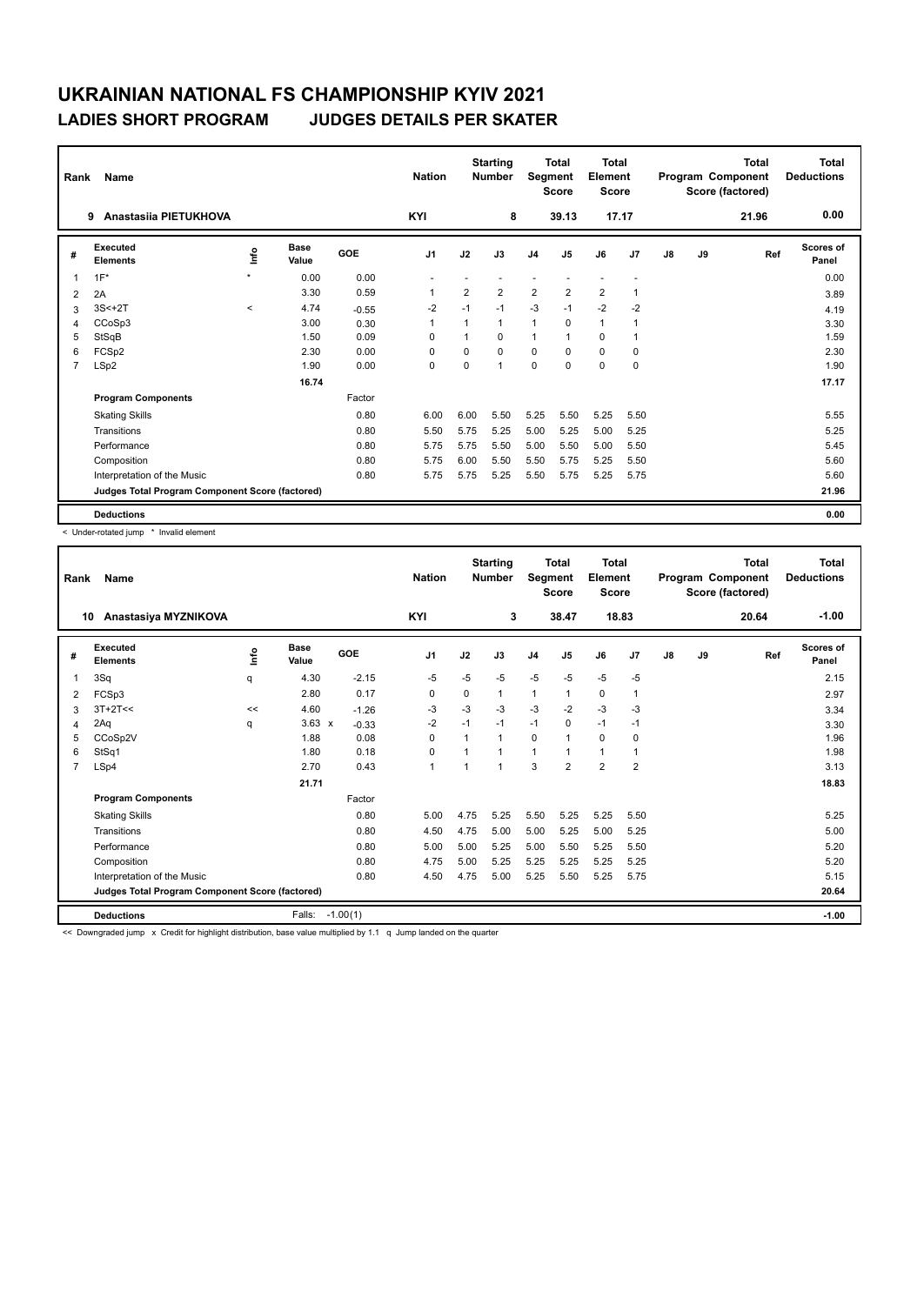| Rank           | Name                                            |      | <b>Nation</b>        |            | <b>Starting</b><br><b>Number</b> | Segment        | <b>Total</b><br><b>Score</b> | Total<br>Element<br><b>Score</b> |                |                |                | Total<br>Program Component<br>Score (factored) | Total<br><b>Deductions</b> |       |                    |
|----------------|-------------------------------------------------|------|----------------------|------------|----------------------------------|----------------|------------------------------|----------------------------------|----------------|----------------|----------------|------------------------------------------------|----------------------------|-------|--------------------|
| 11             | <b>Nikol' NAYDA</b>                             |      |                      |            | <b>ODE</b>                       |                | 6                            |                                  | 35.62          | 15.98          |                |                                                |                            | 21.64 | $-2.00$            |
| #              | Executed<br><b>Elements</b>                     | ١nf٥ | <b>Base</b><br>Value | <b>GOE</b> | J <sub>1</sub>                   | J2             | J3                           | J <sub>4</sub>                   | J <sub>5</sub> | J6             | J <sub>7</sub> | $\mathsf{J}8$                                  | J9                         | Ref   | Scores of<br>Panel |
| $\overline{1}$ | 2A                                              |      | 3.30                 | $-0.46$    | $-2$                             | $-1$           | $-1$                         | $-1$                             | $-1$           | $-2$           | $-2$           |                                                |                            |       | 2.84               |
| 2              | 3Lze<<                                          | <<   | 1.68                 | $-0.84$    | $-5$                             | $-5$           | $-5$                         | $-5$                             | $-5$           | $-5$           | $-5$           |                                                |                            |       | 0.84               |
| 3              | 3S<<+COMBO                                      | <<   | 1.30                 | $-0.65$    | $-5$                             | $-5$           | $-5$                         | $-5$                             | $-5$           | $-5$           | $-5$           |                                                |                            |       | 0.65               |
| 4              | FCSp3                                           |      | 2.80                 | 0.39       | $\overline{1}$                   | 1              | 1                            | $\mathbf{1}$                     | $\overline{2}$ | $\overline{2}$ | $\overline{2}$ |                                                |                            |       | 3.19               |
| 5              | StSq1                                           |      | 1.80                 | 0.18       | $\mathbf 0$                      | 1              |                              | $\overline{1}$                   | 1              | 1              | $\overline{1}$ |                                                |                            |       | 1.98               |
| 6              | CCoSp4                                          |      | 3.50                 | 0.70       | $\overline{2}$                   | $\overline{2}$ | 1                            | $\overline{2}$                   | $\overline{2}$ | $\overline{2}$ | $\overline{2}$ |                                                |                            |       | 4.20               |
| $\overline{7}$ | LSp2                                            |      | 1.90                 | 0.38       | $\mathbf{1}$                     | $\mathbf{1}$   | 1                            | 3                                | 3              | 3              | $\overline{2}$ |                                                |                            |       | 2.28               |
|                |                                                 |      | 16.28                |            |                                  |                |                              |                                  |                |                |                |                                                |                            |       | 15.98              |
|                | <b>Program Components</b>                       |      |                      | Factor     |                                  |                |                              |                                  |                |                |                |                                                |                            |       |                    |
|                | <b>Skating Skills</b>                           |      |                      | 0.80       | 5.50                             | 5.50           | 5.50                         | 5.50                             | 5.50           | 5.00           | 5.50           |                                                |                            |       | 5.50               |
|                | Transitions                                     |      |                      | 0.80       | 5.25                             | 5.25           | 5.25                         | 5.25                             | 5.25           | 5.00           | 5.25           |                                                |                            |       | 5.25               |
|                | Performance                                     |      |                      | 0.80       | 5.75                             | 5.50           | 5.25                         | 5.00                             | 5.50           | 5.25           | 5.50           |                                                |                            |       | 5.40               |
|                | Composition                                     |      |                      | 0.80       | 5.50                             | 5.50           | 5.50                         | 5.50                             | 5.75           | 5.25           | 5.25           |                                                |                            |       | 5.45               |
|                | Interpretation of the Music                     |      |                      | 0.80       | 5.50                             | 5.25           | 5.25                         | 5.50                             | 5.75           | 5.25           | 5.75           |                                                |                            |       | 5.45               |
|                | Judges Total Program Component Score (factored) |      |                      |            |                                  |                |                              |                                  |                |                |                |                                                |                            |       | 21.64              |
|                | <b>Deductions</b>                               |      | Falls:               | $-2.00(2)$ |                                  |                |                              |                                  |                |                |                |                                                |                            |       | $-2.00$            |

<< Downgraded jump e Wrong edge

| Rank           | <b>Name</b>                                     |             |                      |         | <b>Nation</b>  |          | <b>Starting</b><br><b>Number</b> | Segment        | <b>Total</b><br><b>Score</b> | Total<br>Element<br><b>Score</b> |       |               |    | <b>Total</b><br>Program Component<br>Score (factored) | <b>Total</b><br><b>Deductions</b> |
|----------------|-------------------------------------------------|-------------|----------------------|---------|----------------|----------|----------------------------------|----------------|------------------------------|----------------------------------|-------|---------------|----|-------------------------------------------------------|-----------------------------------|
|                | <b>Veronika MOTKINA</b><br>$12 \,$              |             |                      |         | <b>DNI</b>     |          | $\mathbf{2}$                     |                | 32.98                        |                                  | 14.42 |               |    | 18.56                                                 | 0.00                              |
| #              | Executed<br><b>Elements</b>                     | <u>info</u> | <b>Base</b><br>Value | GOE     | J <sub>1</sub> | J2       | J3                               | J <sub>4</sub> | J5                           | J6                               | J7    | $\mathsf{J}8$ | J9 | Ref                                                   | Scores of<br>Panel                |
| 1              | 2Aq                                             | q           | 3.30                 | $-0.86$ | -3             | $-2$     | $-3$                             | $-3$           | $-3$                         | $-1$                             | $-2$  |               |    |                                                       | 2.44                              |
| 2              | 3S<<                                            | <<          | 1.30                 | $-0.44$ | -3             | $-4$     | $-3$                             | $-4$           | $-3$                         | $-3$                             | $-4$  |               |    |                                                       | 0.86                              |
| 3              | FCSp2                                           |             | 2.30                 | 0.05    | 0              | 0        | 0                                | 0              | 0                            | $\mathbf{1}$                     | 1     |               |    |                                                       | 2.35                              |
| 4              | 2Fq+2Lo<*                                       | $\star$     | 1.80                 | $-0.79$ | $-4$           | $-3$     | $-3$                             | $-5$           | $-5$                         | $-5$                             | $-5$  |               |    |                                                       | 1.01                              |
| 5              | CCoSp3                                          |             | 3.00                 | 0.24    | $\mathbf{1}$   | 1        | $\mathbf{1}$                     | $\mathbf 0$    | 0                            | $\mathbf{1}$                     |       |               |    |                                                       | 3.24                              |
| 6              | StSq1                                           |             | 1.80                 | 0.07    | 0              | $\Omega$ | 0                                | $\mathbf{1}$   | $\Omega$                     | $\mathbf{1}$                     | 1     |               |    |                                                       | 1.87                              |
| $\overline{7}$ | SSp4                                            |             | 2.50                 | 0.15    | $\mathbf{1}$   | $\Omega$ | 1                                | $\overline{2}$ | $\Omega$                     | $\overline{1}$                   | 0     |               |    |                                                       | 2.65                              |
|                |                                                 |             | 16.00                |         |                |          |                                  |                |                              |                                  |       |               |    |                                                       | 14.42                             |
|                | <b>Program Components</b>                       |             |                      | Factor  |                |          |                                  |                |                              |                                  |       |               |    |                                                       |                                   |
|                | <b>Skating Skills</b>                           |             |                      | 0.80    | 4.50           | 4.75     | 5.00                             | 4.75           | 4.50                         | 4.50                             | 4.75  |               |    |                                                       | 4.65                              |
|                | Transitions                                     |             |                      | 0.80    | 4.25           | 0.50     | 4.75                             | 4.50           | 4.50                         | 4.50                             | 4.50  |               |    |                                                       | 4.45                              |
|                | Performance                                     |             |                      | 0.80    | 4.50           | 5.00     | 4.75                             | 4.50           | 4.75                         | 4.75                             | 4.75  |               |    |                                                       | 4.70                              |
|                | Composition                                     |             |                      | 0.80    | 4.25           | 4.75     | 5.00                             | 4.75           | 4.50                         | 4.50                             | 4.50  |               |    |                                                       | 4.60                              |
|                | Interpretation of the Music                     |             |                      | 0.80    | 4.75           | 5.00     | 4.75                             | 5.00           | 4.50                         | 4.75                             | 4.75  |               |    |                                                       | 4.80                              |
|                | Judges Total Program Component Score (factored) |             |                      |         |                |          |                                  |                |                              |                                  |       |               |    |                                                       | 18.56                             |
|                | <b>Deductions</b>                               |             |                      |         |                |          |                                  |                |                              |                                  |       |               |    |                                                       | 0.00                              |
|                |                                                 |             |                      |         |                |          |                                  |                |                              |                                  |       |               |    |                                                       |                                   |

< Under-rotated jump << Downgraded jump \* Invalid element q Jump landed on the quarter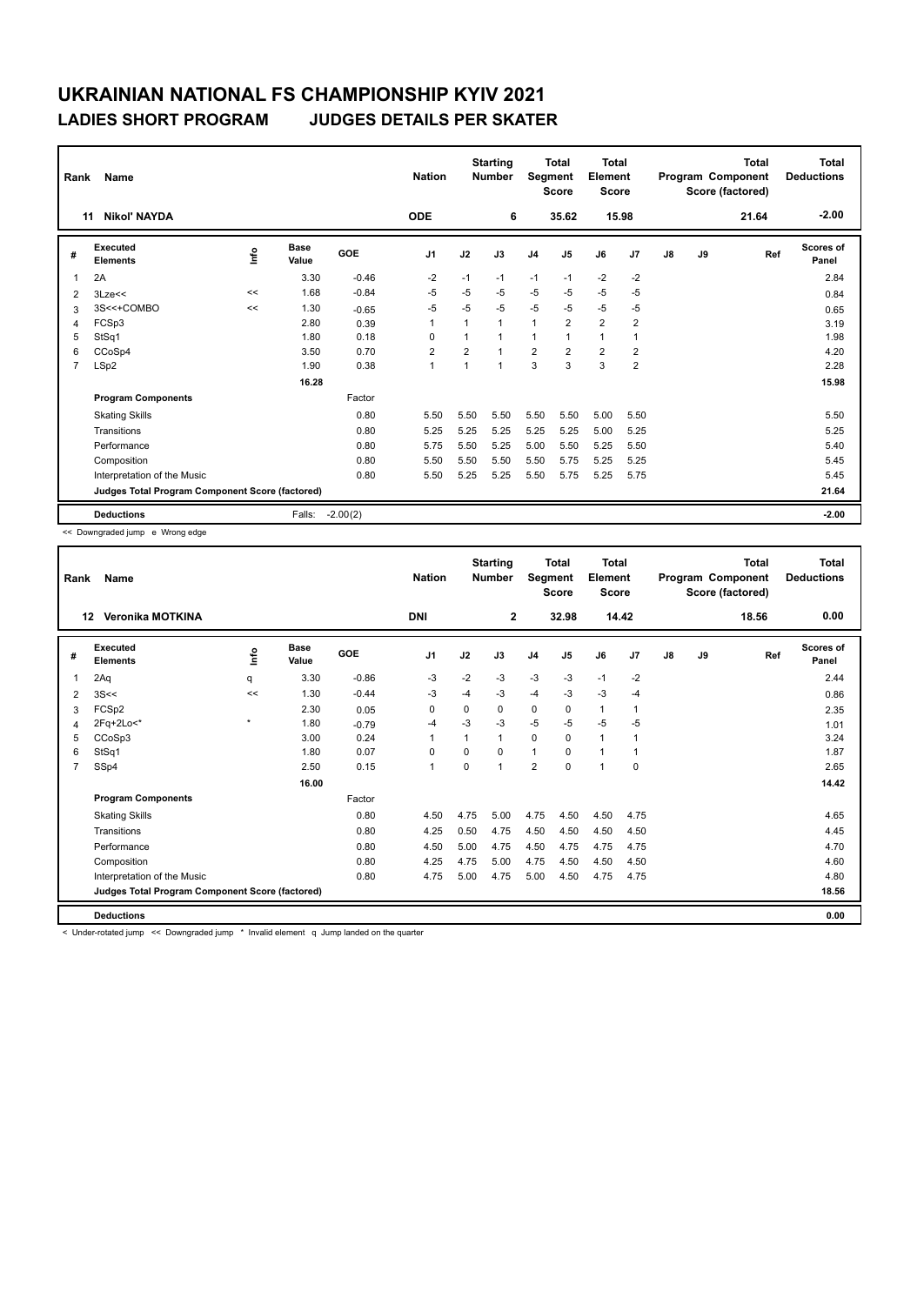| Rank           | Name                                            |      |                      |            | <b>Nation</b>  |          | <b>Starting</b><br><b>Number</b> | Segment        | Total<br><b>Score</b> | Total<br>Element<br><b>Score</b> |                |               |    | Total<br>Program Component<br>Score (factored) | <b>Total</b><br><b>Deductions</b> |
|----------------|-------------------------------------------------|------|----------------------|------------|----------------|----------|----------------------------------|----------------|-----------------------|----------------------------------|----------------|---------------|----|------------------------------------------------|-----------------------------------|
|                | <b>Marija KUZNETSOVA</b><br>13                  |      |                      |            | <b>KHR</b>     |          | 4                                |                | 30.17                 |                                  | 12.97          |               |    | 18.20                                          | $-1.00$                           |
| #              | Executed<br><b>Elements</b>                     | lnfo | <b>Base</b><br>Value | <b>GOE</b> | J <sub>1</sub> | J2       | J3                               | J <sub>4</sub> | J <sub>5</sub>        | J6                               | J <sub>7</sub> | $\mathsf{J}8$ | J9 | Ref                                            | <b>Scores of</b><br>Panel         |
| $\overline{1}$ | 3T<<                                            | <<   | 1.30                 | $-0.65$    | $-5$           | $-5$     | $-5$                             | $-5$           | $-5$                  | $-5$                             | $-5$           |               |    |                                                | 0.65                              |
| 2              | 2A<<                                            | <<   | 1.10                 | $-0.51$    | -4             | $-4$     | $-5$                             | $-5$           | $-4$                  | $-5$                             | $-5$           |               |    |                                                | 0.59                              |
| 3              | CCoSp4                                          |      | 3.50                 | 0.21       | $\mathbf 1$    | 1        | $\Omega$                         | $\mathbf{1}$   | $\Omega$              | 0                                | $\overline{1}$ |               |    |                                                | 3.71                              |
| 4              | $3S<<+2T<<$                                     | <<   | $1.87 \times$        | $-0.65$    | $-5$           | $-5$     | $-5$                             | $-5$           | $-5$                  | $-5$                             | $-5$           |               |    |                                                | 1.22                              |
| 5              | LSp2                                            |      | 1.90                 | 0.00       | 0              | $\Omega$ | $-1$                             | $\mathbf{1}$   | 0                     | $\mathbf 0$                      | $\mathbf 0$    |               |    |                                                | 1.90                              |
| 6              | StSq2                                           |      | 2.60                 | 0.00       | 0              | 1        | $\Omega$                         | $\mathbf 0$    | $\Omega$              | $\mathbf 0$                      | 0              |               |    |                                                | 2.60                              |
| 7              | FCSp2                                           |      | 2.30                 | 0.00       | 0              | 0        | 0                                | $\mathbf 0$    | 0                     | 0                                | 0              |               |    |                                                | 2.30                              |
|                |                                                 |      | 14.57                |            |                |          |                                  |                |                       |                                  |                |               |    |                                                | 12.97                             |
|                | <b>Program Components</b>                       |      |                      | Factor     |                |          |                                  |                |                       |                                  |                |               |    |                                                |                                   |
|                | <b>Skating Skills</b>                           |      |                      | 0.80       | 4.75           | 4.75     | 4.50                             | 4.75           | 4.75                  | 4.50                             | 4.50           |               |    |                                                | 4.65                              |
|                | Transitions                                     |      |                      | 0.80       | 4.50           | 4.50     | 4.25                             | 4.50           | 4.50                  | 4.25                             | 4.25           |               |    |                                                | 4.40                              |
|                | Performance                                     |      |                      | 0.80       | 4.75           | 4.50     | 4.25                             | 4.50           | 4.50                  | 4.50                             | 4.50           |               |    |                                                | 4.50                              |
|                | Composition                                     |      |                      | 0.80       | 4.50           | 4.75     | 4.75                             | 4.75           | 4.50                  | 4.50                             | 4.50           |               |    |                                                | 4.60                              |
|                | Interpretation of the Music                     |      |                      | 0.80       | 4.50           | 4.50     | 4.50                             | 4.75           | 4.75                  | 4.75                             | 4.25           |               |    |                                                | 4.60                              |
|                | Judges Total Program Component Score (factored) |      |                      |            |                |          |                                  |                |                       |                                  |                |               |    |                                                | 18.20                             |
|                | <b>Deductions</b>                               |      | Falls:               | $-1.00(1)$ |                |          |                                  |                |                       |                                  |                |               |    |                                                | $-1.00$                           |

<< Downgraded jump x Credit for highlight distribution, base value multiplied by 1.1

|                | Name<br>Rank                                    |      |                      |            |                |          | <b>Starting</b><br><b>Number</b> | <b>Total</b><br>Segment<br><b>Score</b> |              | <b>Total</b><br>Element<br><b>Score</b> |             | <b>Total</b><br>Program Component<br>Score (factored) |    |       | <b>Total</b><br><b>Deductions</b> |
|----------------|-------------------------------------------------|------|----------------------|------------|----------------|----------|----------------------------------|-----------------------------------------|--------------|-----------------------------------------|-------------|-------------------------------------------------------|----|-------|-----------------------------------|
|                | Kateryna RUSOVA<br>14                           |      |                      |            | <b>KHR</b>     |          | 12                               |                                         | 29.78        |                                         | 11.30       |                                                       |    | 19.48 | $-1.00$                           |
| #              | Executed<br><b>Elements</b>                     | Info | <b>Base</b><br>Value | GOE        | J <sub>1</sub> | J2       | J3                               | J <sub>4</sub>                          | J5           | J6                                      | J7          | J8                                                    | J9 | Ref   | Scores of<br>Panel                |
| 1              | $3S < +2T$                                      | <<   | 2.60                 | $-0.39$    | -3             | $-3$     | $-3$                             | $-3$                                    | $-3$         | $-3$                                    | $-3$        |                                                       |    |       | 2.21                              |
| 2              | 2A<<                                            | <<   | 1.10                 | $-0.33$    | $-3$           | $-3$     | $-2$                             | $-3$                                    | $-3$         | $-3$                                    | $-3$        |                                                       |    |       | 0.77                              |
| 3              | StSq1                                           |      | 1.80                 | 0.14       | $\mathbf 1$    |          | 0                                | $\pmb{0}$                               | $\mathbf{1}$ | $\mathbf{1}$                            | 1           |                                                       |    |       | 1.94                              |
| 4              | LSp1                                            |      | 1.50                 | 0.00       | 0              | 0        | $-1$                             | 0                                       | $\Omega$     | 0                                       | $\mathbf 0$ |                                                       |    |       | 1.50                              |
| 5              | 3T<<                                            | <<   | $1.43 \times$        | $-0.65$    | $-5$           | $-5$     | $-5$                             | -5                                      | $-5$         | $-5$                                    | $-5$        |                                                       |    |       | 0.78                              |
| 6              | CCoSp2                                          |      | 2.50                 | 0.00       | 0              | $\Omega$ | 0                                | $\mathbf 0$                             | $\Omega$     | $\mathbf 0$                             | 0           |                                                       |    |       | 2.50                              |
| $\overline{7}$ | FCSpB                                           |      | 1.60                 | 0.00       | $\mathbf 0$    | $\Omega$ | $\Omega$                         | $-1$                                    | $\Omega$     | 0                                       | $\mathbf 0$ |                                                       |    |       | 1.60                              |
|                |                                                 |      | 12.53                |            |                |          |                                  |                                         |              |                                         |             |                                                       |    |       | 11.30                             |
|                | <b>Program Components</b>                       |      |                      | Factor     |                |          |                                  |                                         |              |                                         |             |                                                       |    |       |                                   |
|                | <b>Skating Skills</b>                           |      |                      | 0.80       | 5.75           | 5.75     | 5.25                             | 4.50                                    | 4.75         | 4.75                                    | 4.75        |                                                       |    |       | 5.05                              |
|                | Transitions                                     |      |                      | 0.80       | 5.25           | 5.50     | 5.00                             | 4.25                                    | 4.25         | 4.50                                    | 4.50        |                                                       |    |       | 4.70                              |
|                | Performance                                     |      |                      | 0.80       | 5.50           | 5.50     | 5.00                             | 4.25                                    | 4.25         | 4.50                                    | 4.75        |                                                       |    |       | 4.80                              |
|                | Composition                                     |      |                      | 0.80       | 5.75           | 5.75     | 5.25                             | 4.50                                    | 4.50         | 4.50                                    | 4.75        |                                                       |    |       | 4.95                              |
|                | Interpretation of the Music                     |      |                      | 0.80       | 5.50           | 5.00     | 5.25                             | 4.50                                    | 4.50         | 4.75                                    | 4.75        |                                                       |    |       | 4.85                              |
|                | Judges Total Program Component Score (factored) |      |                      |            |                |          |                                  |                                         |              |                                         |             |                                                       |    |       | 19.48                             |
|                | <b>Deductions</b>                               |      | Falls:               | $-1.00(1)$ |                |          |                                  |                                         |              |                                         |             |                                                       |    |       | $-1.00$                           |

<< Downgraded jump x Credit for highlight distribution, base value multiplied by 1.1